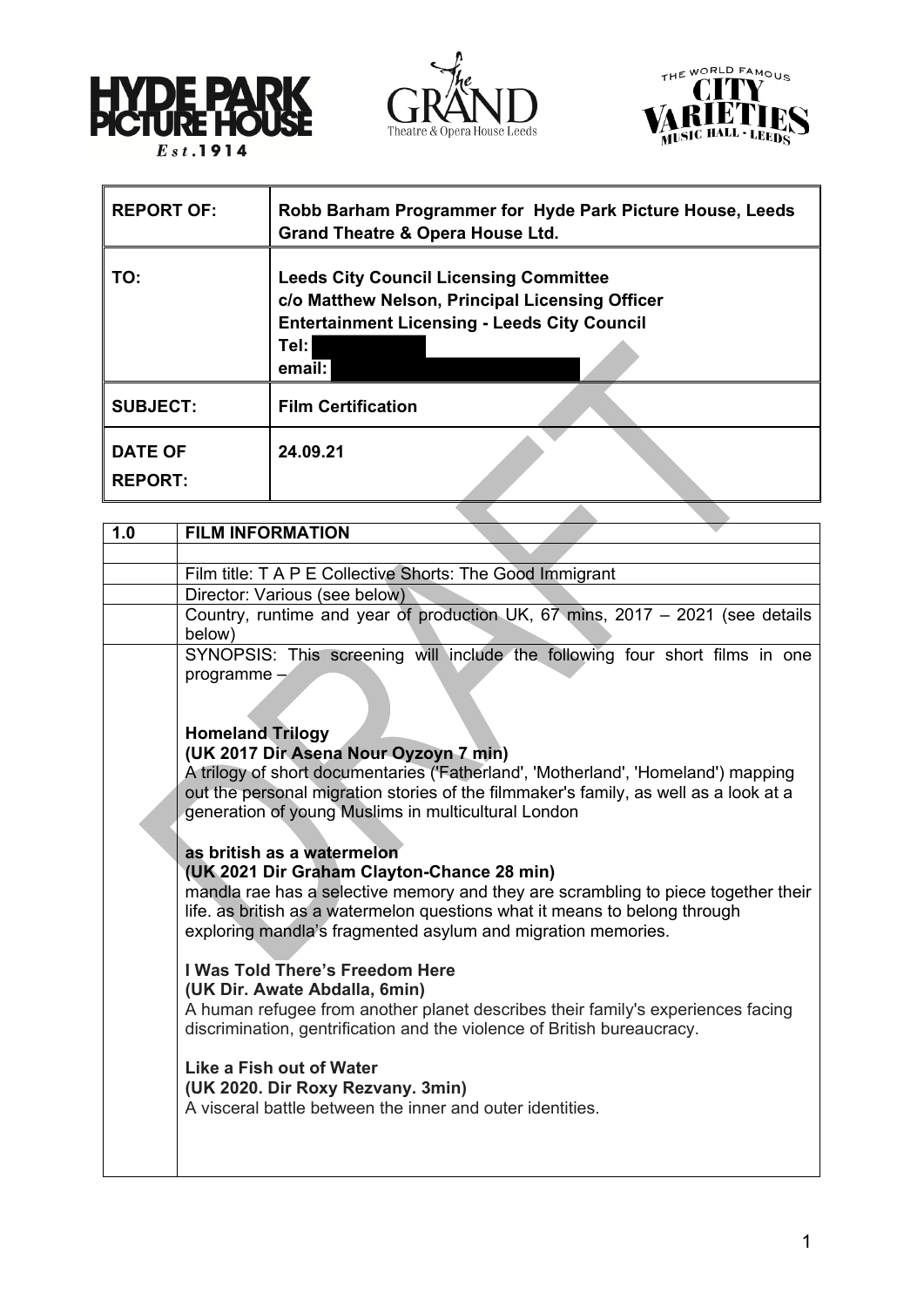|     | This is forever<br>(UK 2021 Dir Susy Pena 11 min)<br>With dreams of being the best ancestor she can be for her teenage son,<br>Indigenous Bolivian single mother applies for a Visa to remain in the U.K. while<br>embarking on a journey of healing the wounds of her past.<br><b>HOME</b><br>(UK 2021 Dir Ndrika Anyika, 12 min)<br>Following yet another argument with her mother Miri seeks refuge in her best<br>friend, the beautiful and rebellious Elle. Whilst out meeting some boys, something<br>happens leading Miri to re-evaluate her identity.                                                                                                                                                                                                                                                                                         |
|-----|-------------------------------------------------------------------------------------------------------------------------------------------------------------------------------------------------------------------------------------------------------------------------------------------------------------------------------------------------------------------------------------------------------------------------------------------------------------------------------------------------------------------------------------------------------------------------------------------------------------------------------------------------------------------------------------------------------------------------------------------------------------------------------------------------------------------------------------------------------|
|     |                                                                                                                                                                                                                                                                                                                                                                                                                                                                                                                                                                                                                                                                                                                                                                                                                                                       |
| 2.0 | DETAILS OF PROPOSED SCREENING                                                                                                                                                                                                                                                                                                                                                                                                                                                                                                                                                                                                                                                                                                                                                                                                                         |
|     |                                                                                                                                                                                                                                                                                                                                                                                                                                                                                                                                                                                                                                                                                                                                                                                                                                                       |
|     | When: Monday 25th October 2021 at 6pm                                                                                                                                                                                                                                                                                                                                                                                                                                                                                                                                                                                                                                                                                                                                                                                                                 |
|     | Where: The Pyramid Theatre, Leeds University Union                                                                                                                                                                                                                                                                                                                                                                                                                                                                                                                                                                                                                                                                                                                                                                                                    |
|     | Context:                                                                                                                                                                                                                                                                                                                                                                                                                                                                                                                                                                                                                                                                                                                                                                                                                                              |
|     | As part of our remit for collaborative engagement with diverse and inclusive<br>organisations and audiences, we are partnering with T A P E Collective.                                                                                                                                                                                                                                                                                                                                                                                                                                                                                                                                                                                                                                                                                               |
|     | T A P E Collective was founded in 2015 as a response to the lack of<br>representation on screen; wanting to platform and highlight the sheer variety of<br>under-served films we know are out there. We decided to bring exciting screenings<br>to new audiences, championing the forgotten could-be cult films of the festival<br>circuit and programmes of women of colour both behind and in front of the camera.<br>More information can be found here - https://www.tapecollective.co.uk/new-page<br>After a successful BFI takeover earlier this year (https://www.bfi.org.uk/news/tape-<br>collective-but-where-are-you-really-from ) they now have funding from the BFI to<br>tour the UK in specific venues, and Hyde Park Picture House are partnering with<br>them for three special events, in October & November 2021, and January 2022. |
|     | These short films, screening together as a single programme in October do not<br>currently have certification, and therefore we are requesting local licensing for<br>them. If would make sense to treat the certification for the single event, rather than<br>individual films.                                                                                                                                                                                                                                                                                                                                                                                                                                                                                                                                                                     |
|     | At one of their first touring events at the Barbican, London, the certification was set<br>at 15, however we'd be fine for the certification to be 18, given the short timescales<br>involved before the screening. We do have screener links for all the films (below)<br>however, if you still wished to view the films.                                                                                                                                                                                                                                                                                                                                                                                                                                                                                                                            |
|     | This screening will take place at our Pyramid screen at Leeds University Union as<br>part of our On the Road screenings whilst our cinema is closed for refurbishment.                                                                                                                                                                                                                                                                                                                                                                                                                                                                                                                                                                                                                                                                                |
|     | https://hydeparkpicturehouse.co.uk/on the road/LUU/<br>https://hydeparkpicturehouse.co.uk/whats-on/leeds-university-union                                                                                                                                                                                                                                                                                                                                                                                                                                                                                                                                                                                                                                                                                                                             |
|     |                                                                                                                                                                                                                                                                                                                                                                                                                                                                                                                                                                                                                                                                                                                                                                                                                                                       |